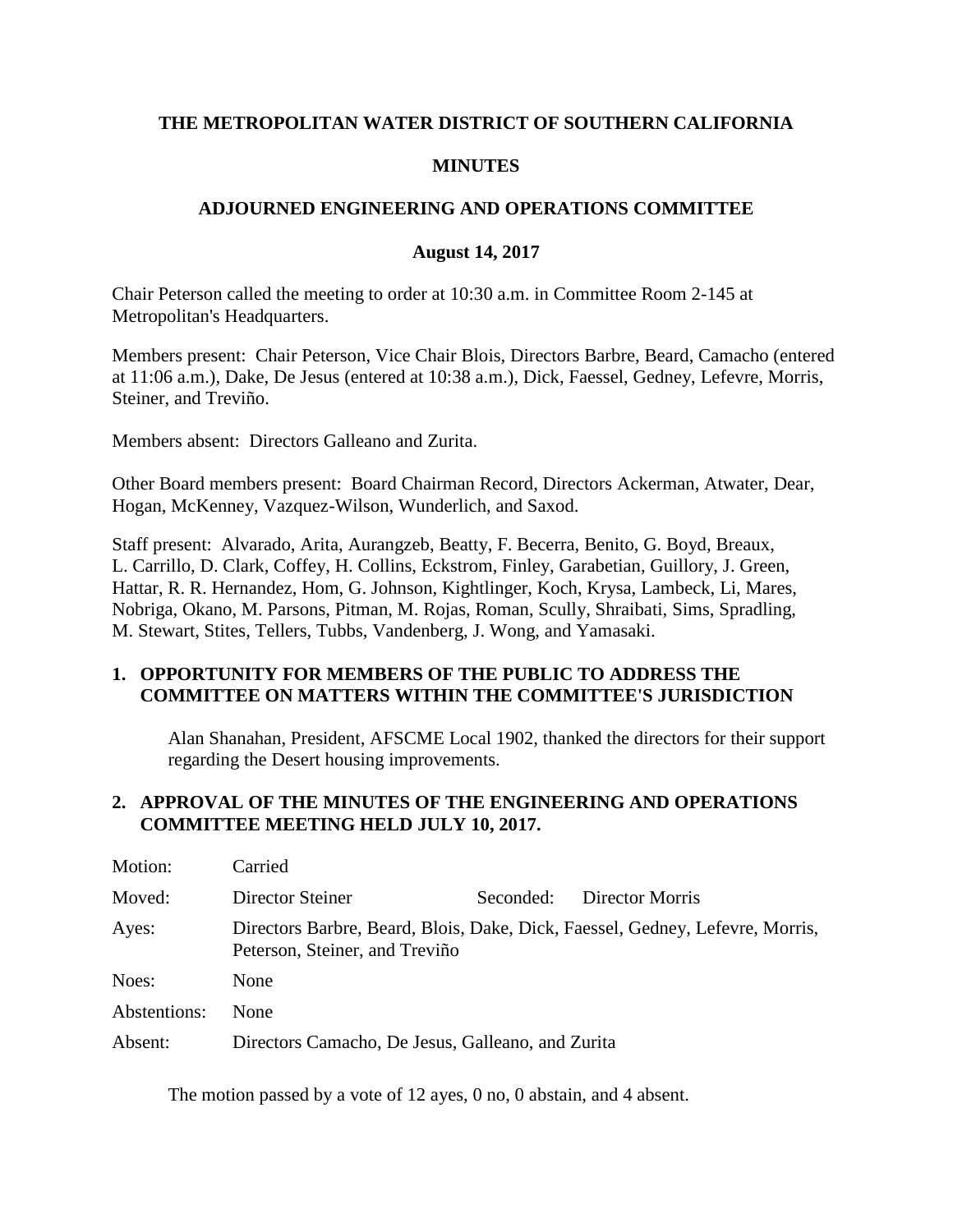## **3. CONSENT CALENDAR ITEMS – ACTION**

| $7-1$        |          | Subject:<br>Adopt CEQA determination and appropriate \$1.95 million; and<br>award \$767,201 contract to Environmental Construction, Inc. for<br>installation of valves at the Lakeview Pipeline/Inland Feeder Intertie<br>(Appropriation No. 15488) |                                                                                                                                                                                                                                                                                                                                                                        |  |  |
|--------------|----------|-----------------------------------------------------------------------------------------------------------------------------------------------------------------------------------------------------------------------------------------------------|------------------------------------------------------------------------------------------------------------------------------------------------------------------------------------------------------------------------------------------------------------------------------------------------------------------------------------------------------------------------|--|--|
|              |          | Presented by:                                                                                                                                                                                                                                       | None                                                                                                                                                                                                                                                                                                                                                                   |  |  |
|              | Motion:  |                                                                                                                                                                                                                                                     | Adopt the CEQA determination that the proposed action was<br>previously addressed in the 2104 NOE and that no further<br>environmental analysis or documentation is required, and<br>Appropriate \$1.95 million; and<br>a.<br>b. Award \$767,201 contract to Environmental Construction,<br>Inc. to install valves at the Lakeview Pipeline/Inland<br>Feeder Intertie. |  |  |
| Moved:       |          | <b>Director Morris</b>                                                                                                                                                                                                                              | Director Beard<br>Seconded:                                                                                                                                                                                                                                                                                                                                            |  |  |
| Ayes:        |          | Directors Barbre, Beard, Blois, Dake, Dick, Faessel, Gedney, Lefevre, Morris,<br>Peterson, Steiner, and Treviño                                                                                                                                     |                                                                                                                                                                                                                                                                                                                                                                        |  |  |
| Noes:        |          | None                                                                                                                                                                                                                                                |                                                                                                                                                                                                                                                                                                                                                                        |  |  |
| Abstentions: |          | None                                                                                                                                                                                                                                                |                                                                                                                                                                                                                                                                                                                                                                        |  |  |
| Absent:      |          |                                                                                                                                                                                                                                                     | Directors Camacho, De Jesus, Galleano, and Zurita                                                                                                                                                                                                                                                                                                                      |  |  |
|              |          |                                                                                                                                                                                                                                                     | The motion passed by a vote of 12 ayes, $0$ no, $0$ abstain, and $4$ absent.                                                                                                                                                                                                                                                                                           |  |  |
| $7 - 2$      | Subject: |                                                                                                                                                                                                                                                     | Adopt CEQA determination and award \$280,238 contract to<br>PK Construction for erosion control improvements at Garvey<br>Reservoir (Appropriation No. 15480)                                                                                                                                                                                                          |  |  |
|              |          | Presented by:                                                                                                                                                                                                                                       | None                                                                                                                                                                                                                                                                                                                                                                   |  |  |
|              | Motion:  |                                                                                                                                                                                                                                                     | Adopt CEQA determination that the proposed action has been<br>previously addressed in the 2016 Notice of Exemption, and that no                                                                                                                                                                                                                                        |  |  |

further environmental analysis or documentation is required, and a. Award \$280,238 contract to PK Construction for erosion control improvements at Garvey Reservoir.

| Moved:       | Director Morris                                   | Seconded: | Director Beard                                                                |
|--------------|---------------------------------------------------|-----------|-------------------------------------------------------------------------------|
| Ayes:        | Peterson, Steiner, and Treviño                    |           | Directors Barbre, Beard, Blois, Dake, Dick, Faessel, Gedney, Lefevre, Morris, |
| Noes:        | None                                              |           |                                                                               |
| Abstentions: | <b>None</b>                                       |           |                                                                               |
| Absent:      | Directors Camacho, De Jesus, Galleano, and Zurita |           |                                                                               |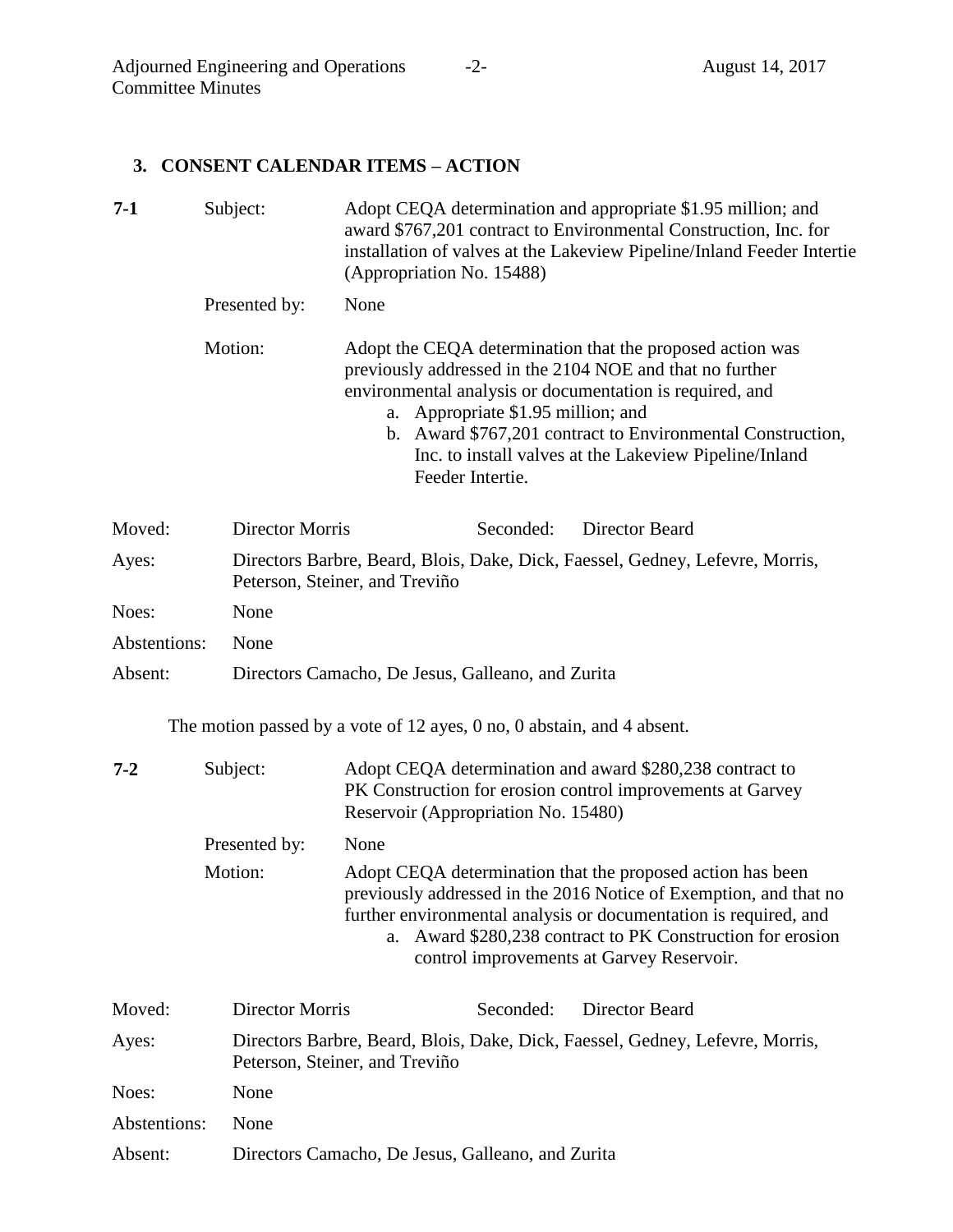The motion passed by a vote of 12 ayes, 0 no, 0 abstain, and 4 absent.

Director De Jesus entered the meeting at 10:38 a.m.

# **4. OTHER BOARD ITEMS – ACTION**

| $8 - 2$      | Subject:         | Adopt CEQA determination and appropriate \$3.3 million; award<br>\$1,296,091 contract to PCL Construction, Inc. to replace an<br>expansion joint on the Upper Feeder at the Santa Ana River Bridge;<br>and authorize agreement with Rincon Consultants, Inc. in an amount<br>not to exceed \$400,000 (Appropriation No. 15441)                                                                                                                                                                                                                       |  |  |
|--------------|------------------|------------------------------------------------------------------------------------------------------------------------------------------------------------------------------------------------------------------------------------------------------------------------------------------------------------------------------------------------------------------------------------------------------------------------------------------------------------------------------------------------------------------------------------------------------|--|--|
|              | Presented by:    | Engineering Services Group Engineer Ricardo Hernandez                                                                                                                                                                                                                                                                                                                                                                                                                                                                                                |  |  |
|              | Motion:          | Adopt the CEQA determination that the proposed action has been<br>previously addressed in the adopted 2012 MND, MMRP, and<br>subsequent addenda, and that no further environmental analysis or<br>documentation is required, and<br>a. Appropriate \$3.3 million;<br>b. Award \$1,296,091 contract to PCL Construction, Inc. to<br>replace an expansion joint on the Upper Feeder at the Santa<br>Ana River Bridge; and<br>c. Authorize agreement with Rincon Consultants, Inc., in an<br>amount not to exceed \$400,000, for environmental support. |  |  |
| Moved:       | Director Lefevre | Director Morris<br>Seconded:                                                                                                                                                                                                                                                                                                                                                                                                                                                                                                                         |  |  |
| Ayes:        |                  | Directors Barbre, Beard, Blois, Dake, De Jesus, Dick, Faessel, Gedney,<br>Lefevre, Morris, Peterson, Steiner, and Treviño                                                                                                                                                                                                                                                                                                                                                                                                                            |  |  |
| Noes:        | None             |                                                                                                                                                                                                                                                                                                                                                                                                                                                                                                                                                      |  |  |
| Abstentions: | None             |                                                                                                                                                                                                                                                                                                                                                                                                                                                                                                                                                      |  |  |
| Absent:      |                  | Directors Camacho, Galleano, and Zurita                                                                                                                                                                                                                                                                                                                                                                                                                                                                                                              |  |  |

The motion passed by a vote of 13 ayes, 0 no, 0 abstain, and 3 absent.

| $8 - 3$ | Subject:      | Adopt CEQA determination and appropriate \$4.9 million; and<br>authorize: (1) final design of the initial stage of building<br>improvements for Metropolitan's Headquarters Building; and<br>(2) increase of \$2.3 million to an agreement with ABSG Consulting,<br>Inc., for a new not-to-exceed total of \$7.6 million (Appropriation<br>No. 15473) |
|---------|---------------|-------------------------------------------------------------------------------------------------------------------------------------------------------------------------------------------------------------------------------------------------------------------------------------------------------------------------------------------------------|
|         | Presented by: | Engineering Services Group Unit Manager David Clark                                                                                                                                                                                                                                                                                                   |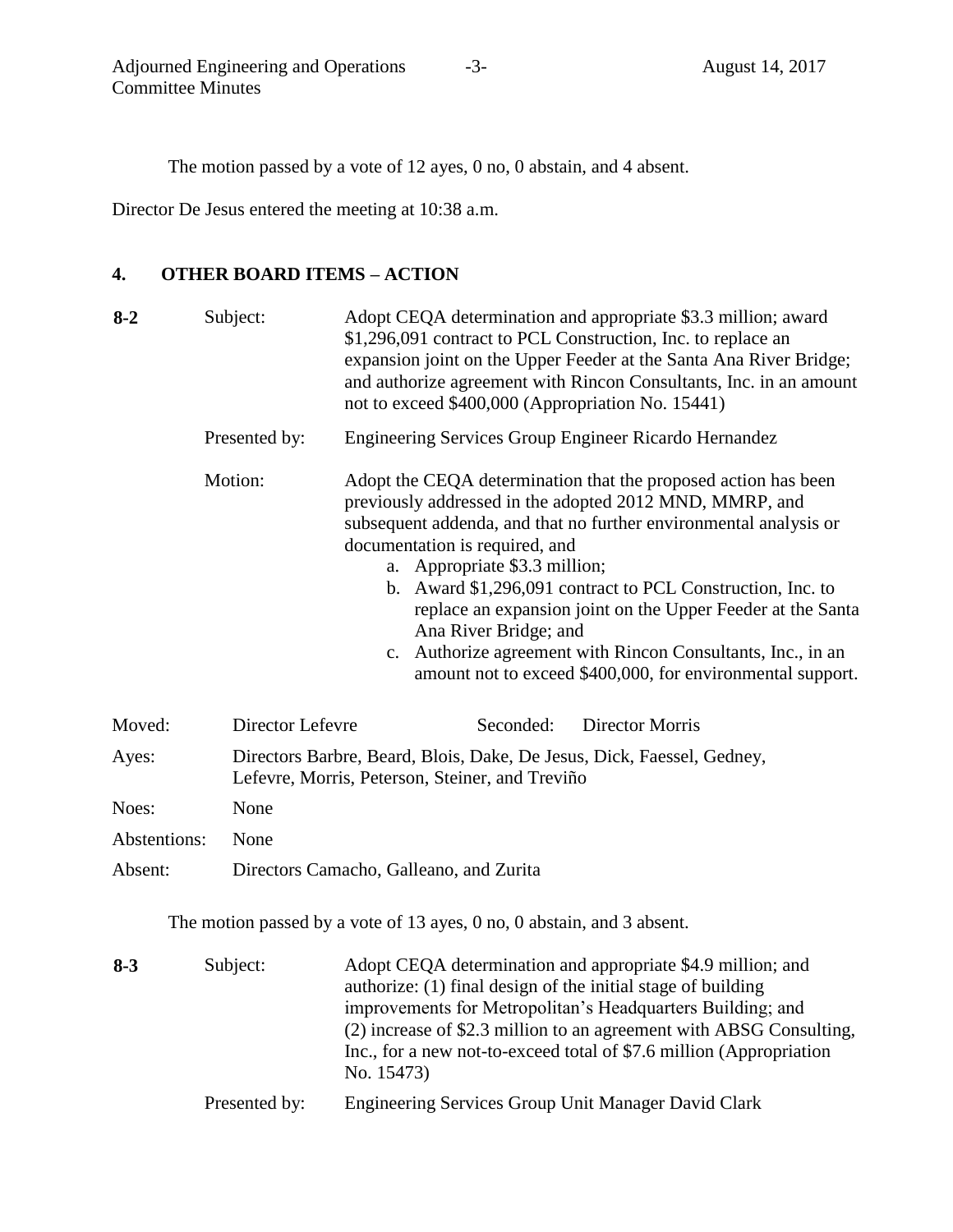|                     | Motion:                                 | Adopt the CEQA determination that Adopt the CEQA determination<br>that the proposed action is categorically exempt, and<br>a. Appropriate \$4.9 million;<br>b. Authorize final design of the initial stage of building-<br>related improvements for Metropolitan's Headquarters<br>Building; and<br>Authorize increase of \$2.3 million to an agreement with<br>$\mathbf{c}$ .<br>ABSG Consulting, Inc., for a new not-to-exceed total of<br>\$7.6 million, for design of the improvements.                       |  |
|---------------------|-----------------------------------------|-------------------------------------------------------------------------------------------------------------------------------------------------------------------------------------------------------------------------------------------------------------------------------------------------------------------------------------------------------------------------------------------------------------------------------------------------------------------------------------------------------------------|--|
| Moved:              | <b>Director Steiner</b>                 | Seconded:<br>Director Beard                                                                                                                                                                                                                                                                                                                                                                                                                                                                                       |  |
| Ayes:               |                                         | Directors Barbre, Beard, Blois, Dake, De Jesus, Dick, Faessel, Gedney,<br>Lefevre, Morris, Peterson, Steiner, and Treviño                                                                                                                                                                                                                                                                                                                                                                                         |  |
| Noes:               | None                                    |                                                                                                                                                                                                                                                                                                                                                                                                                                                                                                                   |  |
| Abstentions:        | None                                    |                                                                                                                                                                                                                                                                                                                                                                                                                                                                                                                   |  |
| Absent:             |                                         | Directors Camacho, Galleano, and Zurita                                                                                                                                                                                                                                                                                                                                                                                                                                                                           |  |
| Subject:<br>$8 - 4$ |                                         | The motion passed by a vote of 13 ayes, 0 no, 0 abstain, and 3 absent.<br>Adopt CEQA determination and appropriate \$5.6 million; award<br>\$3,097,927 contract to Stronghold Engineering, Inc. for electrical<br>upgrades at the Henry J. Mills Water Treatment Plant; and authorize<br>increase of \$374,000 to an agreement with Lee & Ro, Inc., for a new<br>not-to-exceed total of \$1,097,000 (Appropriation No. 15452)                                                                                     |  |
|                     | Presented by:                           | <b>Engineering Services Group Engineer Jeany Wong</b>                                                                                                                                                                                                                                                                                                                                                                                                                                                             |  |
|                     | Motion:                                 | Adopt the CEQA determination that the proposed action was<br>previously addressed in the 2010 categorical exemptions and that no<br>further environmental analysis or documentation is required, and<br>a. Appropriate \$5.6 million;<br>b. Award \$3,097,927 contract to Stronghold Engineering, Inc.<br>for electrical upgrades at the Mills plant; and<br>c. Authorize increase of \$374,000 to an agreement with<br>Lee & Ro, Inc., for a new not-to-exceed total of<br>$$1,097,000$ , for technical support. |  |
| Moved:              | <b>Director Steiner</b>                 | Seconded:<br><b>Director Morris</b>                                                                                                                                                                                                                                                                                                                                                                                                                                                                               |  |
| Ayes:               |                                         | Directors Barbre, Beard, Blois, Dake, De Jesus, Dick, Faessel, Gedney,<br>Lefevre, Morris, Peterson, Steiner, and Treviño                                                                                                                                                                                                                                                                                                                                                                                         |  |
| Noes:               | None                                    |                                                                                                                                                                                                                                                                                                                                                                                                                                                                                                                   |  |
| Abstentions:        | None                                    |                                                                                                                                                                                                                                                                                                                                                                                                                                                                                                                   |  |
| Absent:             | Directors Camacho, Galleano, and Zurita |                                                                                                                                                                                                                                                                                                                                                                                                                                                                                                                   |  |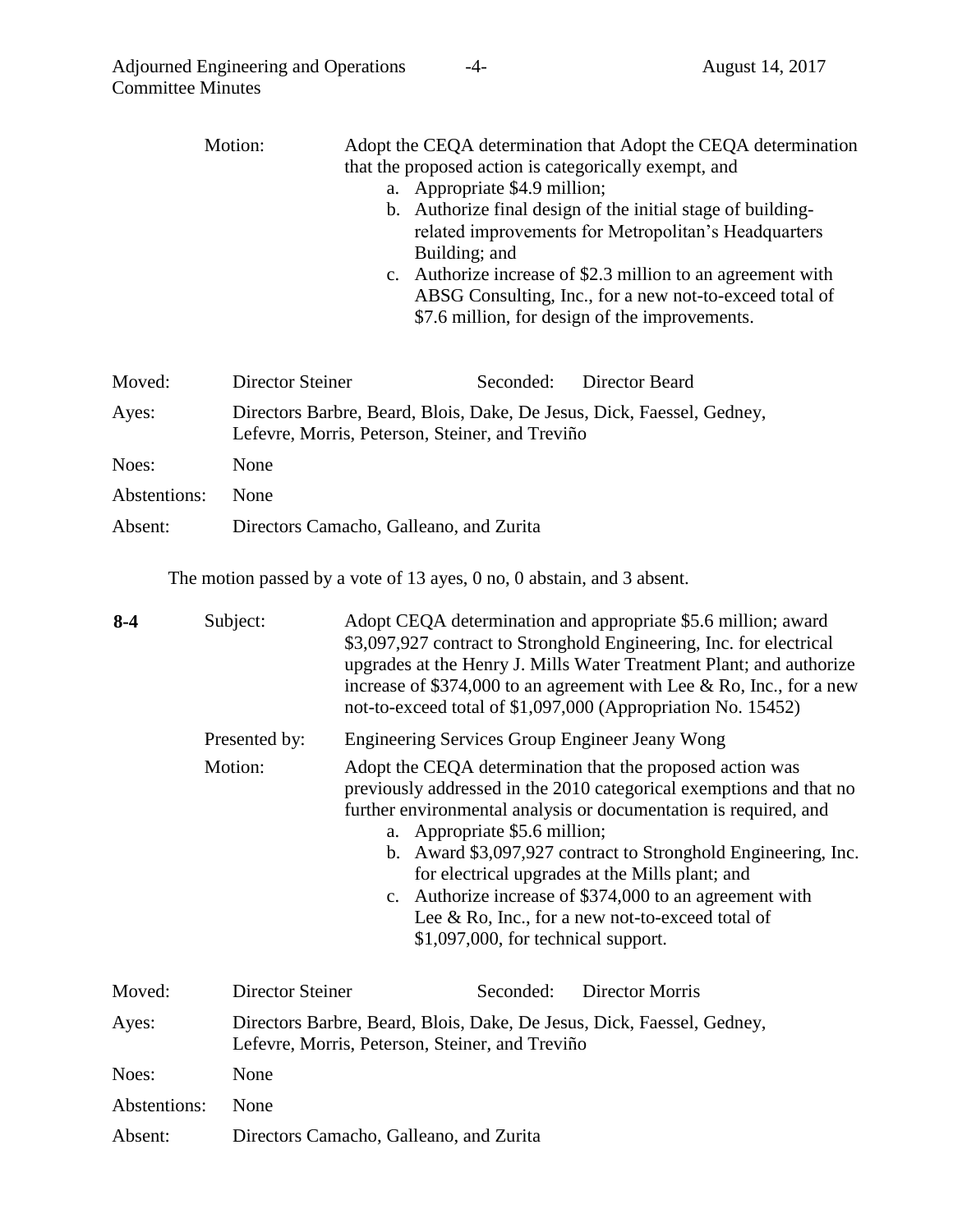The motion passed by a vote of 13 ayes, 0 no, 0 abstain, and 3 absent.

Director Camacho entered the meeting at 11:06 a.m.

| $8 - 5$ | Subject:               | Adopt CEQA determination and appropriate \$39.5 million; award<br>\$19,362,000 construction contract to Kiewit Infrastructure West Co. to<br>line a portion of the Second Lower Feeder; award \$2,375,513<br>procurement contract to Southwest Valve and Equipment, Inc. for plug<br>valves; and authorize: (1) agreement with Pure Technologies US, Inc.<br>for electromagnetic pipeline inspections; (2) agreement with<br>GeoPentech, Inc. for geotechnical support; (3) agreement with Helix<br>Environmental Planning, Inc. for environmental support; (4) lease<br>agreement with Hooman Enterprises, Inc.; and (5) lease agreement<br>with Sares-Regis Group (Appropriation Nos. 15471 and 15497)                                                                                                                                                                                                                                                                                                                                                                                                                                                                            |
|---------|------------------------|-------------------------------------------------------------------------------------------------------------------------------------------------------------------------------------------------------------------------------------------------------------------------------------------------------------------------------------------------------------------------------------------------------------------------------------------------------------------------------------------------------------------------------------------------------------------------------------------------------------------------------------------------------------------------------------------------------------------------------------------------------------------------------------------------------------------------------------------------------------------------------------------------------------------------------------------------------------------------------------------------------------------------------------------------------------------------------------------------------------------------------------------------------------------------------------|
|         | Presented by:          | <b>Engineering Services Group Principal Engineer Hans Vandenberg</b>                                                                                                                                                                                                                                                                                                                                                                                                                                                                                                                                                                                                                                                                                                                                                                                                                                                                                                                                                                                                                                                                                                                |
|         | Motion:                | Adopt the CEQA determination that Adopt the CEQA determination<br>certifying Addendum No. 1 to the Final PEIR, and<br>a. Appropriate \$39.5 million;<br>b. Award \$19,362,000 construction contract to Kiewit<br>Infrastructure West Co. to line a portion of the Second Lower<br>Feeder;<br>c. Award \$2,375,513 procurement contract to Southwest Valve<br>and Equipment, Inc. for plug valves;<br>d. Authorize agreement with Pure Technologies US, Inc., in an<br>amount not to exceed \$4.2 million, to perform<br>electromagnetic pipeline inspections;<br>Authorize agreement with GeoPentech, Inc., in an amount not<br>e.<br>to exceed \$1.09 million, for geotechnical support;<br>Authorize agreement with Helix Environmental Planning,<br>f.<br>Inc., in an amount not to exceed \$1.95 million, for<br>environmental support;<br>Authorize lease agreement with Hooman Enterprises, Inc., in<br>g.<br>an amount not to exceed \$2,197,000, for property to be used<br>as a construction storage area; and<br>h. Authorize lease agreement with Sares-Regis Group, in an<br>amount not to exceed \$690,000, for property to be used as a<br>construction storage area. |
| Moved:  | <b>Director Morris</b> | Director Lefevre<br>Seconded:                                                                                                                                                                                                                                                                                                                                                                                                                                                                                                                                                                                                                                                                                                                                                                                                                                                                                                                                                                                                                                                                                                                                                       |
| Ayes:   |                        | Directors Barbre, Beard, Blois, Camacho, Dake, De Jesus, Dick, Faessel,<br>Gedney, Lefevre, Morris, Peterson, Steiner, and Treviño                                                                                                                                                                                                                                                                                                                                                                                                                                                                                                                                                                                                                                                                                                                                                                                                                                                                                                                                                                                                                                                  |
| Noes:   | None                   |                                                                                                                                                                                                                                                                                                                                                                                                                                                                                                                                                                                                                                                                                                                                                                                                                                                                                                                                                                                                                                                                                                                                                                                     |
|         |                        |                                                                                                                                                                                                                                                                                                                                                                                                                                                                                                                                                                                                                                                                                                                                                                                                                                                                                                                                                                                                                                                                                                                                                                                     |

Abstentions: None

Absent: Directors Galleano and Zurita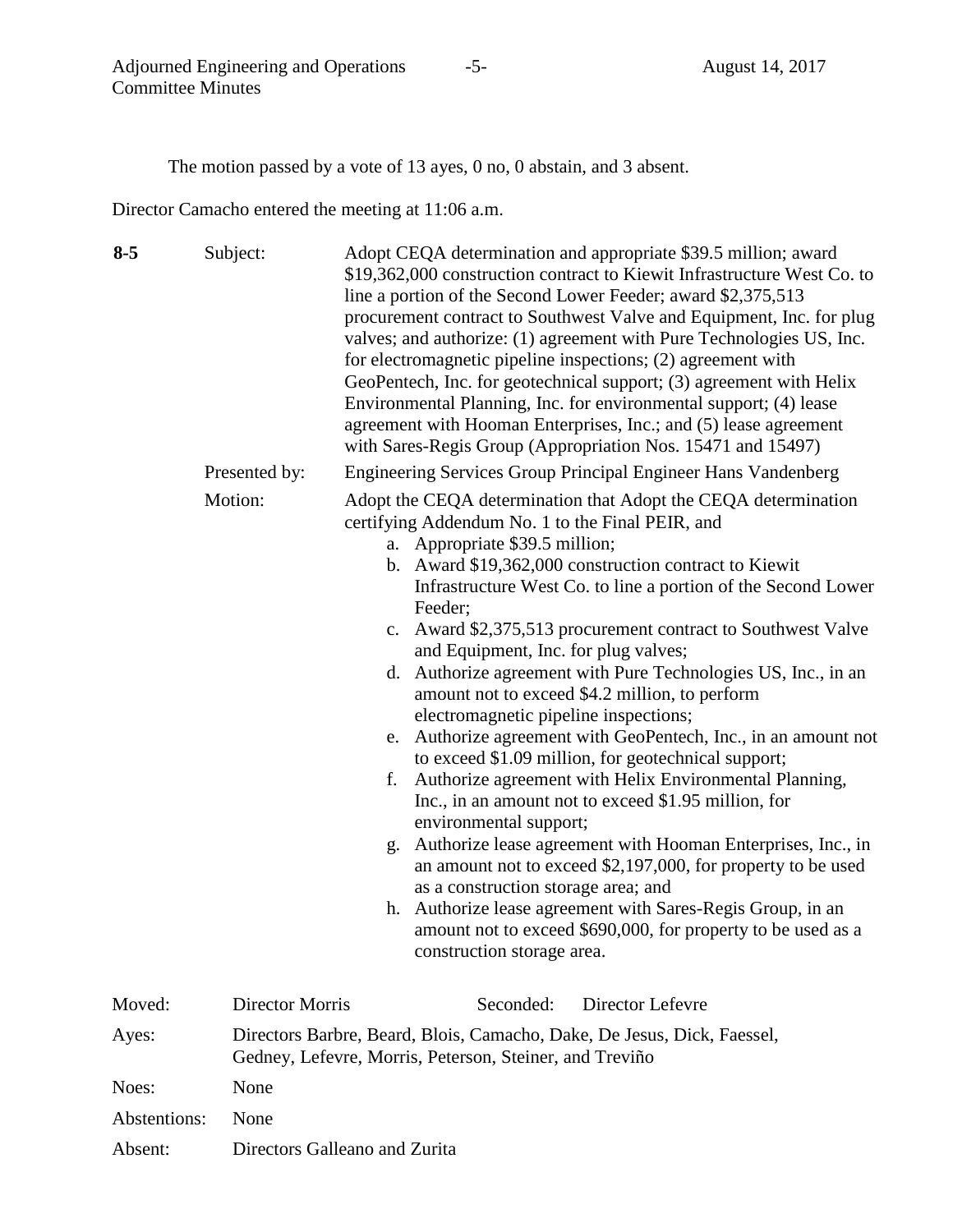The motion passed by a vote of 14 ayes, 0 no, 0 abstain, and 2 absent.

| $8 - 6$      | Subject:      | Adopt CEQA determination and authorize a five-year reimbursable<br>agreement with the California Department of Water Resources to<br>provide services for State Water Project operations and maintenance<br>activities for an amount not to exceed \$25 million (including<br>expenditures for subcontracts not to exceed \$1.5 million per year).                                                                                                                                   |  |  |
|--------------|---------------|--------------------------------------------------------------------------------------------------------------------------------------------------------------------------------------------------------------------------------------------------------------------------------------------------------------------------------------------------------------------------------------------------------------------------------------------------------------------------------------|--|--|
|              | Presented by: | None                                                                                                                                                                                                                                                                                                                                                                                                                                                                                 |  |  |
|              | Motion:       | Adopt the CEQA determination that the proposed action is<br>categorically exempt, and authorize<br>a five-year reimbursable agreement with DWR<br>a.<br>to provide services for SWP operations and maintenance<br>activities for an amount not to exceed \$25 million;<br>b. Entering into subcontracts greater than \$250,000 to<br>complete work under the agreement; and<br>c. Entering into subcontracts as needed, not to exceed<br>\$1.5 million annually under the agreement. |  |  |
| Moved:       | Director Dick | Seconded:<br><b>Director Dake</b>                                                                                                                                                                                                                                                                                                                                                                                                                                                    |  |  |
| Ayes:        |               | Directors Barbre, Beard, Blois, Camacho, Dake, De Jesus, Dick, Faessel,<br>Gedney, Lefevre, Morris, Peterson, Steiner, and Treviño                                                                                                                                                                                                                                                                                                                                                   |  |  |
| Noes:        | None          |                                                                                                                                                                                                                                                                                                                                                                                                                                                                                      |  |  |
| Abstentions: | None          |                                                                                                                                                                                                                                                                                                                                                                                                                                                                                      |  |  |
| Absent:      |               | Directors Galleano and Zurita                                                                                                                                                                                                                                                                                                                                                                                                                                                        |  |  |

The motion passed by a vote of 14 ayes, 0 no, 0 abstain, and 2 absent.

| $8 - 7$ | Subject:      | Adopt CEQA determination and authorize transmission and facility<br>interconnection agreements with Southern California Edison for the<br>Colorado River Aqueduct electric system.                                                                                              |
|---------|---------------|---------------------------------------------------------------------------------------------------------------------------------------------------------------------------------------------------------------------------------------------------------------------------------|
|         | Presented by: | Water System Operations Section Manager Jon Lambeck                                                                                                                                                                                                                             |
|         | Motion:       | Adopt the CEQA determination that the proposed action is not<br>defined as a project, and<br>a. Authorize the General Manager to execute the<br>Transmission Interconnection Agreement and the five<br>Interconnected Facilities Agreements with Southern<br>California Edison. |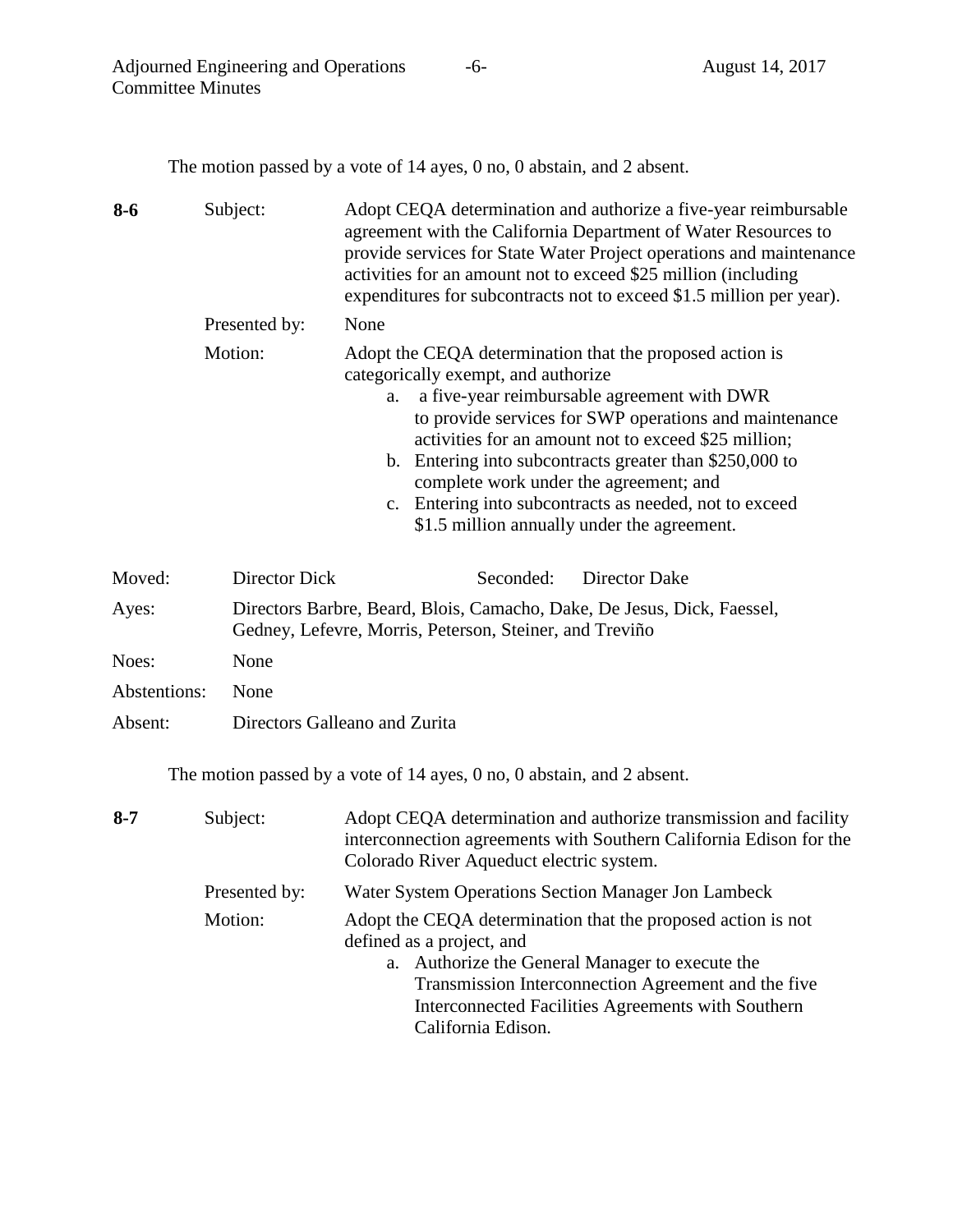| Moved:       | Director Lefevre                                                                                                                   | Seconded: Director Dake |
|--------------|------------------------------------------------------------------------------------------------------------------------------------|-------------------------|
| Ayes:        | Directors Barbre, Beard, Blois, Camacho, Dake, De Jesus, Dick, Faessel,<br>Gedney, Lefevre, Morris, Peterson, Steiner, and Treviño |                         |
| Noes:        | <b>None</b>                                                                                                                        |                         |
| Abstentions: | <b>None</b>                                                                                                                        |                         |
| Absent:      | Directors Galleano and Zurita                                                                                                      |                         |

The motion passed by a vote of 14 ayes, 0 no, 0 abstain, and 2 absent.

### **5. BOARD INFORMATION ITEMS**

None

### **6. COMMITTEE ITEMS**

a. Subject: Capital Investment Plan Quarterly Report for period ending June 2017

Presented by: Engineering Services Group Team Manager Tom Campbell

Mr. Campbell provided an update on various projects, including the Palos Verdes Reservoir Rehabilitation and the Diemer East Basin Rehabilitation.

#### **7. MANAGEMENT REPORTS**

a. Subject: Water System Operations Manager's report

Presented by: Water System Operations Group Manager Jim Green

Mr. Green provided updates on current operational conditions, Chromium 6, and Desert housing.

b. Subject: Engineering Services Manager's report

Presented by: Engineering Services Group Manager Gordon Johnson

Mr. Johnson provided an update on Metropolitan's preparation of documents relating to dams that were recently requested by the state, in response to new dam safety regulations.